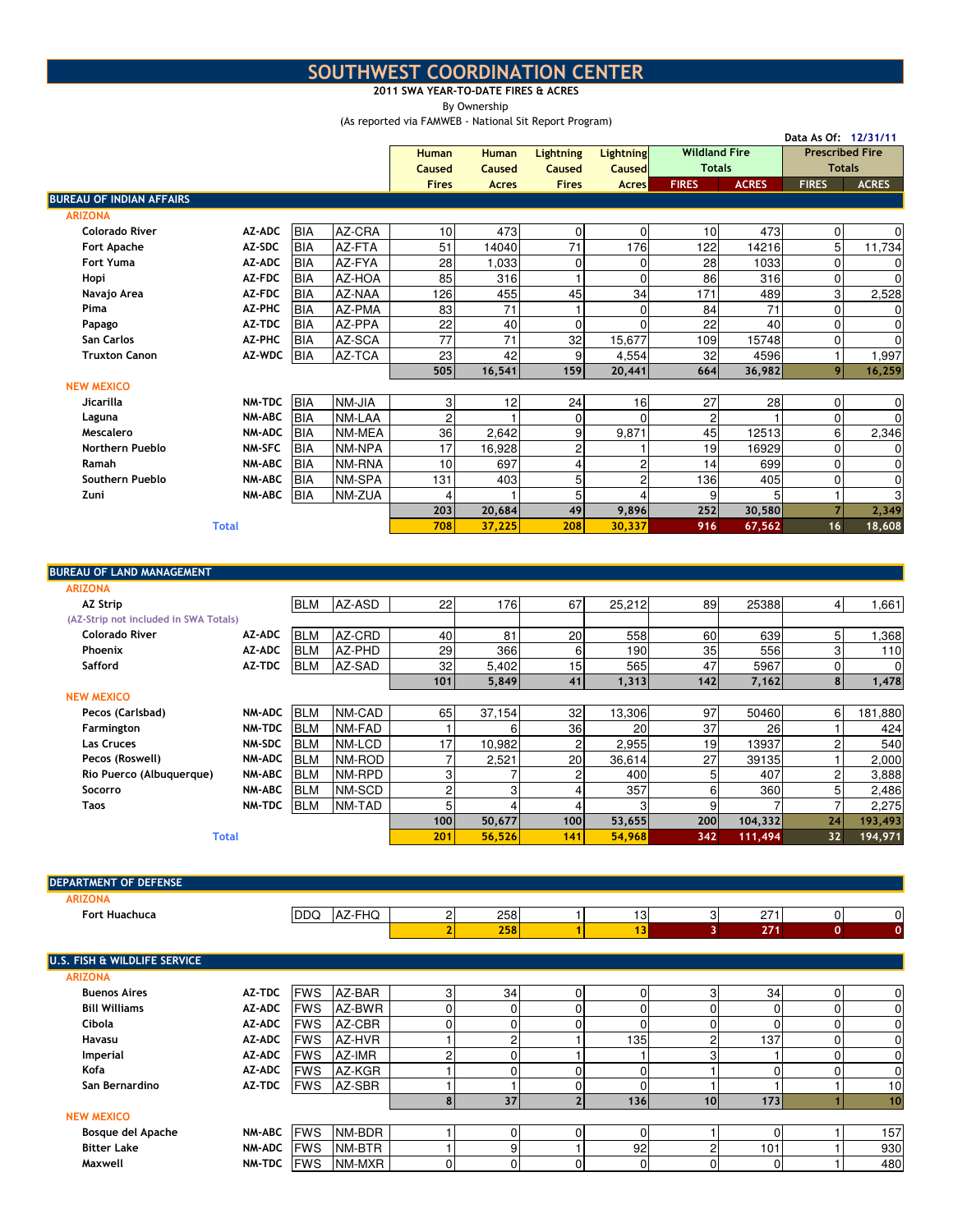| Sevilleta         | NM-ABC FWS NM-SER |    |     |     | 18    |
|-------------------|-------------------|----|-----|-----|-------|
|                   |                   |    | 92  | 101 | 1,585 |
| <b>WEST TEXAS</b> |                   |    |     |     |       |
|                   |                   |    |     |     |       |
|                   | <b>Total</b>      | 46 | 228 | 274 | 1,595 |
|                   |                   |    |     |     |       |
|                   |                   |    |     |     |       |

NATIONAL PARK SERVICE

| <b>ARIZONA</b>                |               |            |               |                |                |                |                |                         |             |                |                  |
|-------------------------------|---------------|------------|---------------|----------------|----------------|----------------|----------------|-------------------------|-------------|----------------|------------------|
| Canyon de Chelly              | <b>AZ-FDC</b> | <b>NPS</b> | AZ-CAP        | $\Omega$       | 0              | $\overline{0}$ | $\Omega$       | $\mathbf 0$             | $\mathbf 0$ | $\overline{4}$ | 30               |
| Casa Grande                   | AZ-ADC        | <b>NPS</b> | AZ-CGP        | $\Omega$       | $\Omega$       | $\Omega$       | $\Omega$       | 0                       | $\Omega$    | $\Omega$       | 0                |
| Chiricahua                    | AZ-TDC        | <b>NPS</b> | AZ-CHP        | $\Omega$       | 12,163         | $\overline{0}$ | $\Omega$       | 0                       | 12163       | $\Omega$       | $\boldsymbol{0}$ |
| Coronado                      | AZ-TDC        | <b>NPS</b> | AZ-COP        |                | 4,843          | $\Omega$       | $\Omega$       |                         | 4843        | $\Omega$       | $\mathbf 0$      |
| <b>Grand Canyon</b>           | AZ-WDC        | <b>NPS</b> | AZ-GCP        | 3              |                | 23             | 9,690          | 26                      | 9691        | 11             | 4,705            |
| <b>Montezuma Castle</b>       | AZ-ADC        | <b>NPS</b> | AZ-MCP        | $\mathbf 0$    | $\overline{0}$ | $\Omega$       | $\Omega$       | 0                       | $\Omega$    | $\Omega$       | $\mathbf 0$      |
| <b>Organ Pipe</b>             | AZ-TDC        | <b>NPS</b> | AZ-ORP        | 3              | $\mathbf{1}$   | $\Omega$       | $\Omega$       | 3                       |             | $\Omega$       | $\pmb{0}$        |
| <b>Petrofied Forest</b>       | AZ-SDC        | <b>NPS</b> | AZ-PFP        | $\Omega$       | 0              | $\Omega$       | $\Omega$       | 0                       | $\Omega$    | $\Omega$       | $\pmb{0}$        |
| Saguaro                       | AZ-TDC        | <b>NPS</b> | AZ-SAP        | $\overline{2}$ | $\mathbf{1}$   | 5 <sup>1</sup> |                | 7                       | 2           | $\Omega$       | $\boldsymbol{0}$ |
| <b>Sunset Crater</b>          | <b>AZ-FDC</b> | <b>NPS</b> | AZ-SUP        | $\mathbf 0$    | 0              | $\overline{0}$ | $\Omega$       | 0                       | 0           |                | $\overline{c}$   |
| Tonto                         | AZ-PHC        | <b>NPS</b> | AZ-TOP        | $\Omega$       | $\overline{0}$ | $\Omega$       | $\Omega$       | 0                       | $\Omega$    | $\Omega$       | $\pmb{0}$        |
| Tuzigoot                      | AZ-ADC        | <b>NPS</b> | AZ-TZP        | $\Omega$       | $\overline{0}$ | $\overline{0}$ | $\Omega$       | $\mathbf 0$             | $\Omega$    | $\Omega$       | $\mathbf 0$      |
| <b>Walnut Canyon</b>          | AZ-FDC        | <b>NPS</b> | AZ-WAP        | $\Omega$       | $\Omega$       | $\overline{0}$ | $\Omega$       | $\mathbf 0$             | $\Omega$    |                | $\mathbf{1}$     |
|                               |               |            |               | 9 <sub>l</sub> | 17,009         | 28             | 9,691          | 37                      | 26,700      | 17             | 4,738            |
| <b>NEW MEXICO</b>             |               |            |               |                |                |                |                |                         |             |                |                  |
| <b>Bandelier</b>              | NM-SFC        | <b>NPS</b> | NM-BAP        | $\Omega$       | 20,817         | 1              |                |                         | 20818       |                | 1                |
| <b>Carlsbad Caverns</b>       | NM-ADC        | <b>NPS</b> | NM-CCP        |                | 8,261          | $\overline{0}$ | 0              |                         | 8261        | $\Omega$       | $\pmb{0}$        |
| <b>El Malpais</b>             | NM-ABC        | <b>NPS</b> | NM-EMP        | $\Omega$       | 0              | $\mathbf{1}$   | 0              |                         | $\Omega$    | $\Omega$       | $\pmb{0}$        |
| <b>Salinas Pueblo Mission</b> | NM-SAP        | <b>NPS</b> | NM-SAP        | $\overline{0}$ | $\Omega$       | $\overline{0}$ | $\overline{0}$ | 0                       | $\Omega$    |                | 10               |
|                               |               |            |               | 1              | 29,078         | $\overline{2}$ | $\mathbf{1}$   | $\overline{\mathbf{3}}$ | 29,079      | 2 <sub>1</sub> | 11               |
| <b>WEST TEXAS (FED. ONLY)</b> |               |            |               |                |                |                |                |                         |             |                |                  |
| <b>Big Bend</b>               | <b>NM-ADC</b> | <b>NPS</b> | TX-BBP        | $\Omega$       | 0              | $\overline{c}$ | 281            | 2                       | 281         |                | 15               |
| <b>Fort Davis</b>             | NM-ADC        | <b>NPS</b> | TX-FDP        |                | 107            | $\overline{0}$ | $\Omega$       |                         | 107         | $\Omega$       | $\boldsymbol{0}$ |
| Guadalupe                     | <b>NM-ADC</b> | <b>NPS</b> | <b>TX-GUP</b> |                | 1              | $\Omega$       | $\Omega$       | 1                       |             | $\Omega$       | $\boldsymbol{0}$ |
| <b>Lake Meredith</b>          | <b>NM-ADC</b> | <b>NPS</b> | <b>TX-LAP</b> | 8              | 111            | $\overline{0}$ | $\Omega$       | 8                       | 111         | 0              | $\mathbf 0$      |
|                               |               |            |               | 10             | 219            | $\overline{2}$ | 281            | 12                      | 500         |                | 15               |
|                               | <b>Total</b>  |            |               | 20             | 46,306         | 32             | 9,973          | 52                      | 56,279      | 20             | 4,764            |
|                               |               |            |               |                |                |                |                |                         |             |                |                  |
| <b>OTHER</b>                  |               |            |               |                |                |                |                |                         |             |                |                  |
| <b>NEW MEXICO</b>             |               |            |               |                |                |                |                |                         |             |                |                  |
| Los Alamos Nat. Lab           |               |            | OTHR NM-LAE   | $\overline{0}$ | 118            | $\overline{0}$ | $\overline{0}$ | $\overline{0}$          | 118         | $\Omega$       | $\pmb{0}$        |
|                               | <b>Total</b>  |            |               | $\overline{0}$ | 118            | $\mathbf{0}$   | $\overline{0}$ | $\mathbf 0$             | 118         | $\mathbf 0$    | $\mathbf{0}$     |
|                               |               |            |               |                |                |                |                |                         |             |                |                  |
|                               |               |            |               |                |                |                |                |                         |             |                |                  |
| <b>STATES</b>                 |               |            |               |                |                |                |                |                         |             |                |                  |
| <b>ARIZONA</b>                |               |            |               |                |                |                |                |                         |             |                |                  |

| <b>Phoenix District</b>   | AZ-ADC | S <sup>T</sup> | AZ-A1S | 07.<br>ر ے | 54     |    | 56 | 21<br>ا ت | 110I   |              |     |
|---------------------------|--------|----------------|--------|------------|--------|----|----|-----------|--------|--------------|-----|
| <b>Flagstaff District</b> | AZ-ADC | S <sup>T</sup> | AZ-A2S | 28         | 1002.ز |    | 10 | 45        | 5012   | <sup>o</sup> | 300 |
| <b>Tucson District</b>    | AZ-ADC | S <sup>T</sup> | AZ-A3S | 1271       | 616    |    | 4  | 139       | 630    |              |     |
| Arizona State Forestry    | AZ-ADC | S <sup>T</sup> | AZ-AZS |            | 25.601 |    |    | 101       | 25609  |              |     |
|                           | Total  |                |        | 190        | 31,273 | 35 | 88 | 225       | 31,361 |              | 305 |

| <b>NEW MEXICO</b>          |               |           |                     |     |         |      |         |       |         |     |
|----------------------------|---------------|-----------|---------------------|-----|---------|------|---------|-------|---------|-----|
| <b>Chama District</b>      | NM-TDC ST     |           | NM-N <sub>1</sub> S | 27  | 97      | 25   |         | 52    | 1091    |     |
| <b>Cimarron District</b>   | NM-TDC IST    |           | NM-N2S              | 12  | 44.879  | 54   | 2.445   | 66    | 47324   |     |
| <b>Socorro District</b>    | NM-SDC ST     |           | NM-N3S              | 47  | 45,158  | 29   | 3,896   | 761   | 49054   |     |
| Las Vegas District         | <b>NM-SFC</b> | <b>ST</b> | NM-N4S              | 42  | 79,902  | 22   | 12,580  | 64    | 92482   |     |
| <b>Capitan District</b>    | NM-ADC ST     |           | <b>NM-N5S</b>       | 362 | 353,762 | 170I | 266,511 | 532   | 620273  |     |
| <b>Bernalillo District</b> | NM-ABC ST     |           | <b>NM-N6S</b>       | 37  | 6,459   |      | 21      | 51    | 6480    |     |
|                            |               |           |                     | 527 | 530.257 | 314  | 285,465 | 841   | 815.722 |     |
|                            | Total         |           |                     | 717 | 561.530 | 349  | 285.553 | 1.066 | 847.083 | 305 |

| <b>U. S. FOREST SERVICE</b> |               |                     |     |         |     |                 |      |         |     |        |
|-----------------------------|---------------|---------------------|-----|---------|-----|-----------------|------|---------|-----|--------|
| <b>ARIZONA</b>              |               |                     |     |         |     |                 |      |         |     |        |
| Apache/Sitgreaves           | AZ-SDC        | <b>USFS AZ-ASF</b>  | 33  | 540,450 | 74  | 173             | 107  | 540623  | 13  | 9,232  |
| Coronado                    | AZ-TDC        | <b>USFS AZ-CNF</b>  | 52  | 283,619 | 40  | 2,181           | 92   | 285800  | 13  | 937    |
| Coconino                    | AZ-FDC        | <b>USFS AZ-COF</b>  | 86  | .941    | 156 | 12,670          | 242  | 14611   | 48  | 6,640  |
| Kaibab                      | AZ-WDC        | <b>USFS JAZ-KNF</b> | 22  |         | 89  | 15,462          | 11   | 15473   | 21  | 5,284  |
| Prescott                    | AZ-PDC        | USFS AZ-PNF         | 26  |         | 43  | 35 <sub>1</sub> | 69   | 41      |     | 7,922  |
| Tonto                       | AZ-PHC        | USFS AZ-TNF         | 72  | .881    | 120 | 20,111          | 1921 | 21992   | 43  | 6,552  |
|                             |               |                     | 291 | 827.908 | 522 | 50,632          | 813  | 878,540 | 147 | 36,567 |
| <b>NEW MEXICO</b>           |               |                     |     |         |     |                 |      |         |     |        |
| Carson                      | <b>NM-TDC</b> | <b>USFS INM-CAF</b> | 40  | .555    | 42  | 258             | 82   | 1813    |     | 1,130  |